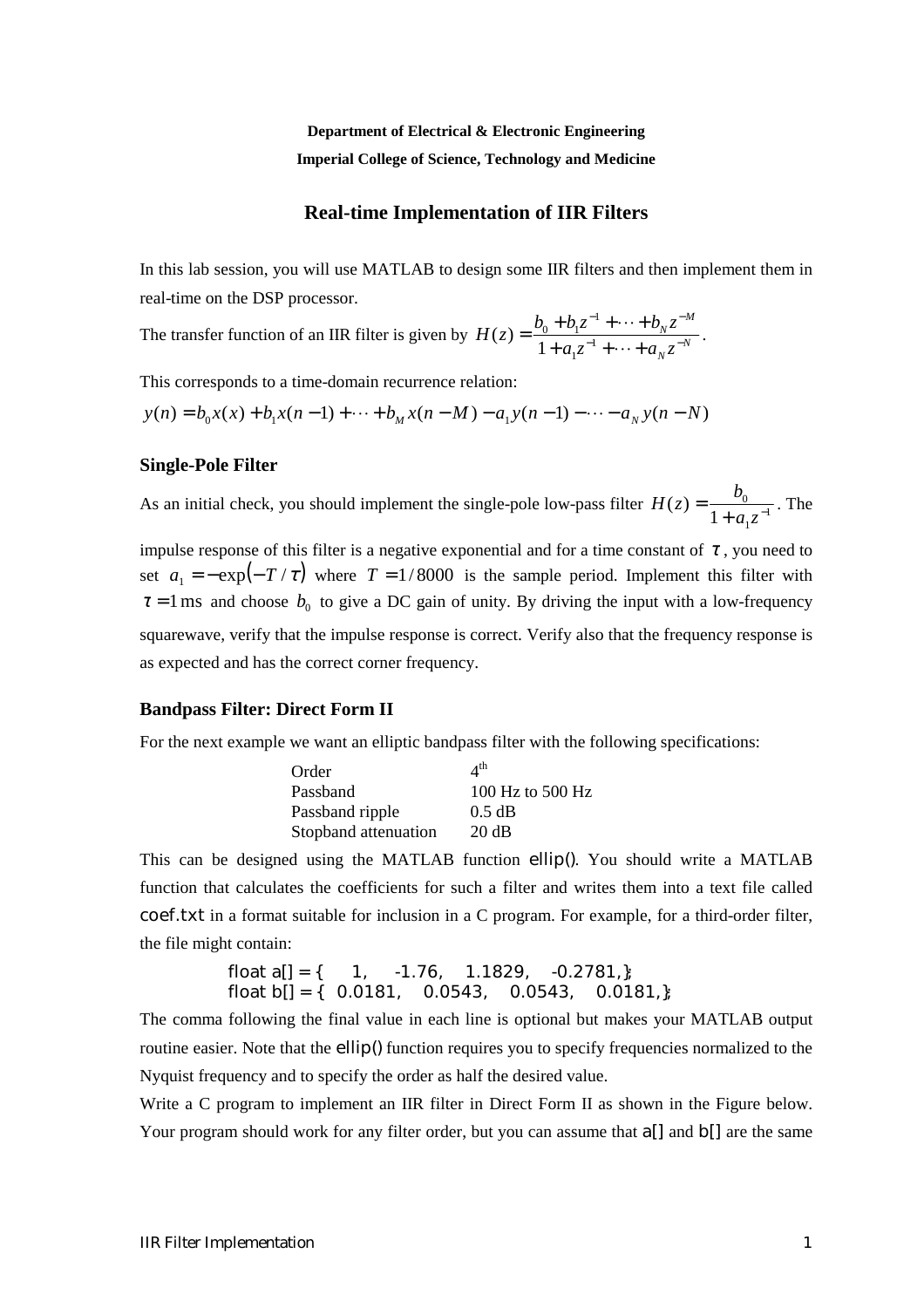length. You can determine the filter order (which is one less than the length of a[] ) and allocate the required temporary storage with the following statements:

> order =  $sizeof(a)/sizeof(a[0]) - 1$ ;  $w = (float * ) calloc(order, sizeof(float))$ ;

You may require the W[] array to be of length order or order +1 according to the nature of your algorithm. Verify that the filter frequency response agrees with the MATLAB prediction.



Use the profiler to determine how many instruction cycles per sample are needed for are needed for a filter of order *n* in the form  $A + Bn$ . You should include only the instructions between the calls to AD535\_HWI\_read() and AD535\_HWI\_write().

Now recompile your program but using the Compiler option  $-0$  to optimise the program for speed. See what difference this makes to the number of instruction cycles required.

### **Bandpass Filter: Direct Form II Transposed**

Rewrite your program so that it implements a Direct Form II Transposed structure:



Verify that the filter response is unchanged. Determine the cycle count with and without optimisation.